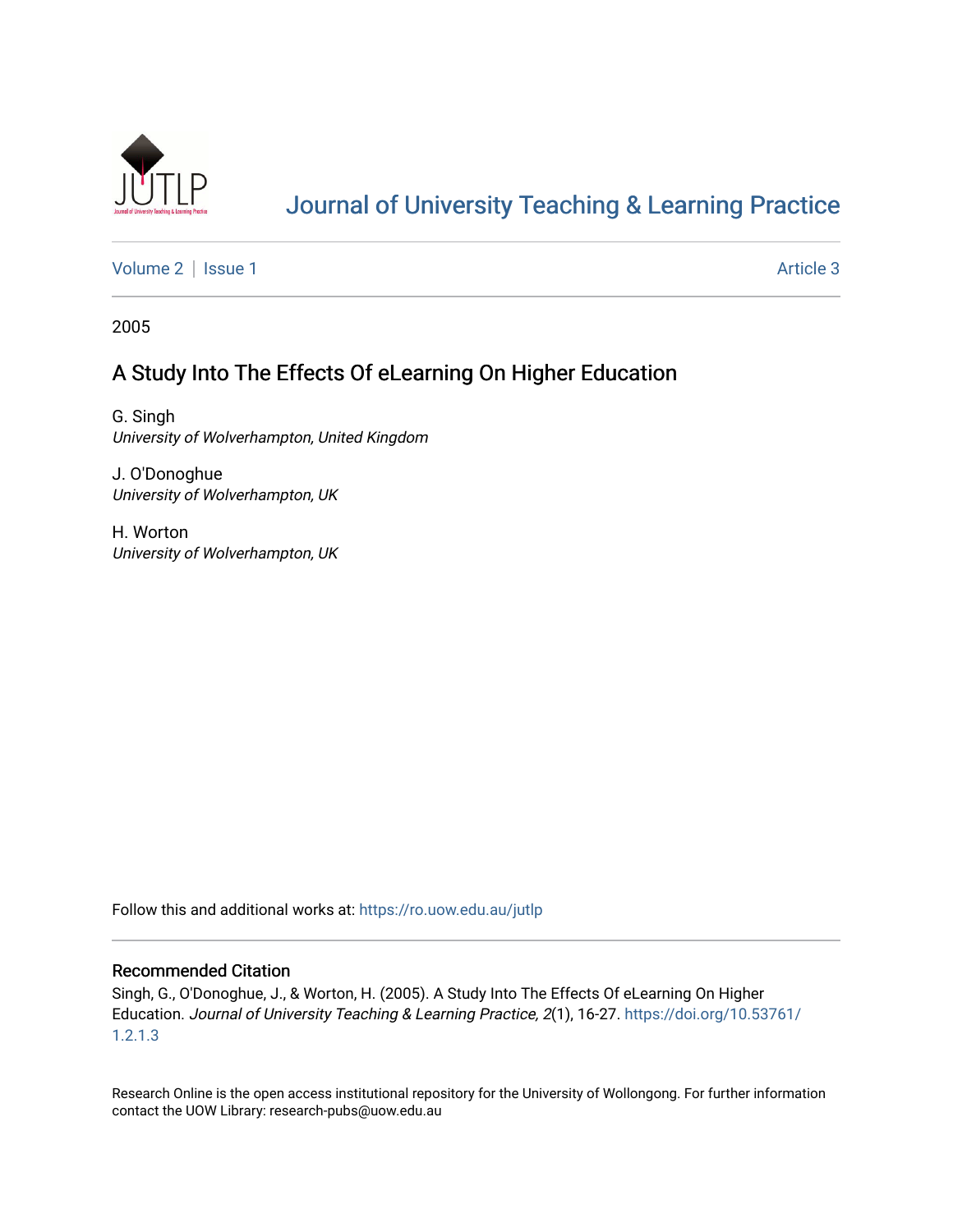## A Study Into The Effects Of eLearning On Higher Education

### **Abstract**

The Internet is a technological development that has the potential to change not only the way society retains and accesses knowledge but also to transform and restructure traditional models of higher education, particularly the delivery and interaction in and with course materials and associated resources. Utilising the Internet to deliver eLearning initiatives has created expectations both in the business market and in higher education institutions. Indeed, eLearning has enabled universities to expand on their current geographical reach, to capitalise on new prospective students and to establish themselves as global educational providers. This paper examines the issues surrounding the implementation of eLearning into higher education, including the structure and delivery of higher education, the implications to both students and lecturers and the global impact on society.

### Keywords

Elearning, challenges in online education, implementation, higher education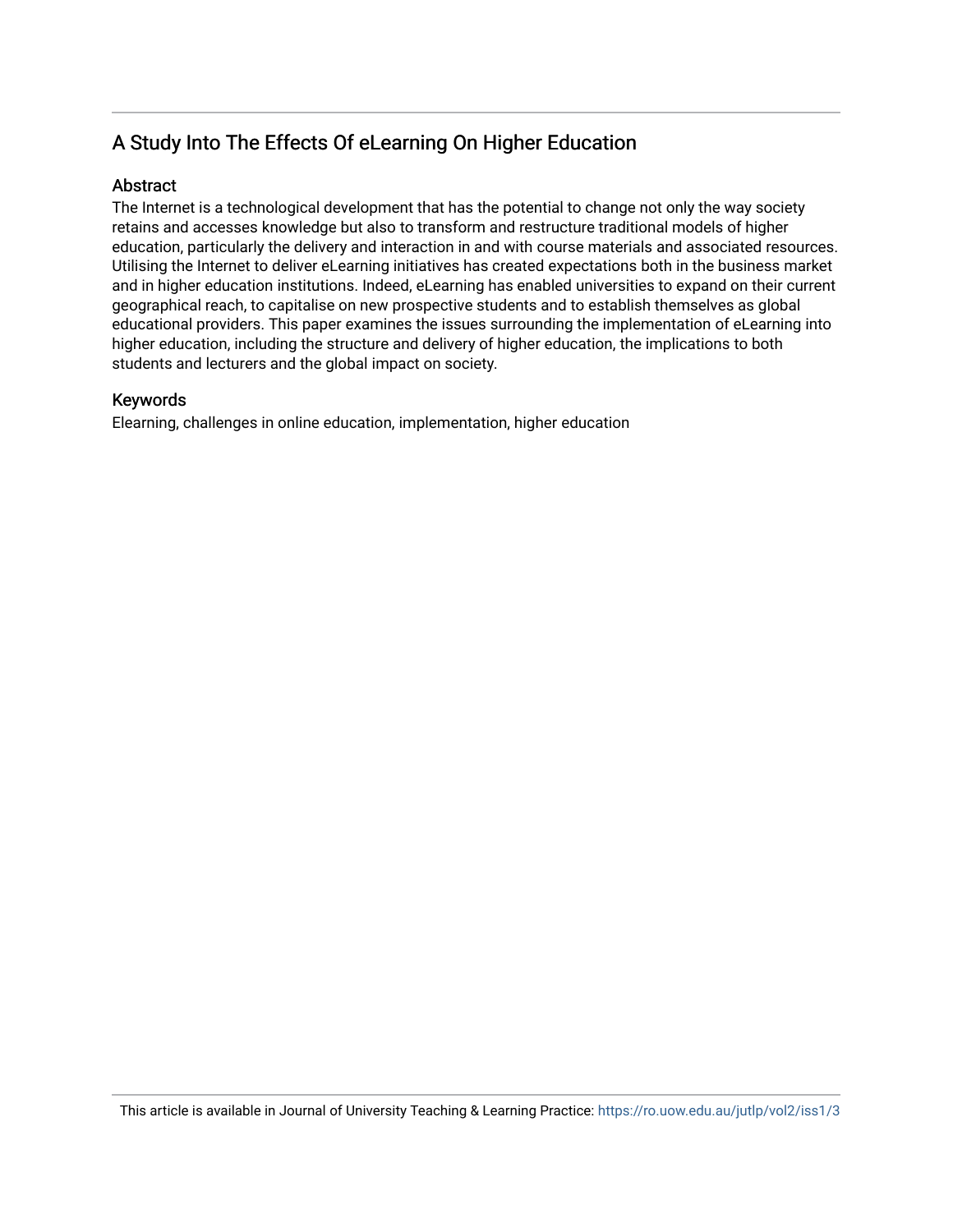

# [Journal of University Teaching & Learning Practice](https://ro.uow.edu.au/jutlp)

[Volume 2](https://ro.uow.edu.au/jutlp/vol2) | [Issue 1](https://ro.uow.edu.au/jutlp/vol2/iss1) Article 3

2005

### A Study Into The Effects Of eLearning On Higher Education

G. Singh University of Wolverhampton, UK

J. O'Donoghue University of Wolverhampton, UK

H. Worton University of Wolverhampton, UK

Follow this and additional works at: [https://ro.uow.edu.au/jutlp](https://ro.uow.edu.au/jutlp?utm_source=ro.uow.edu.au%2Fjutlp%2Fvol2%2Fiss1%2F3&utm_medium=PDF&utm_campaign=PDFCoverPages) 

#### Recommended Citation

Singh, G., O'Donoghue, J., & Worton, H. (2005). A Study Into The Effects Of eLearning On Higher Education. Journal of University Teaching & Learning Practice, 2(1). [https://ro.uow.edu.au/jutlp/vol2/iss1/](https://ro.uow.edu.au/jutlp/vol2/iss1/3?utm_source=ro.uow.edu.au%2Fjutlp%2Fvol2%2Fiss1%2F3&utm_medium=PDF&utm_campaign=PDFCoverPages) [3](https://ro.uow.edu.au/jutlp/vol2/iss1/3?utm_source=ro.uow.edu.au%2Fjutlp%2Fvol2%2Fiss1%2F3&utm_medium=PDF&utm_campaign=PDFCoverPages) 

Research Online is the open access institutional repository for the University of Wollongong. For further information contact the UOW Library: research-pubs@uow.edu.au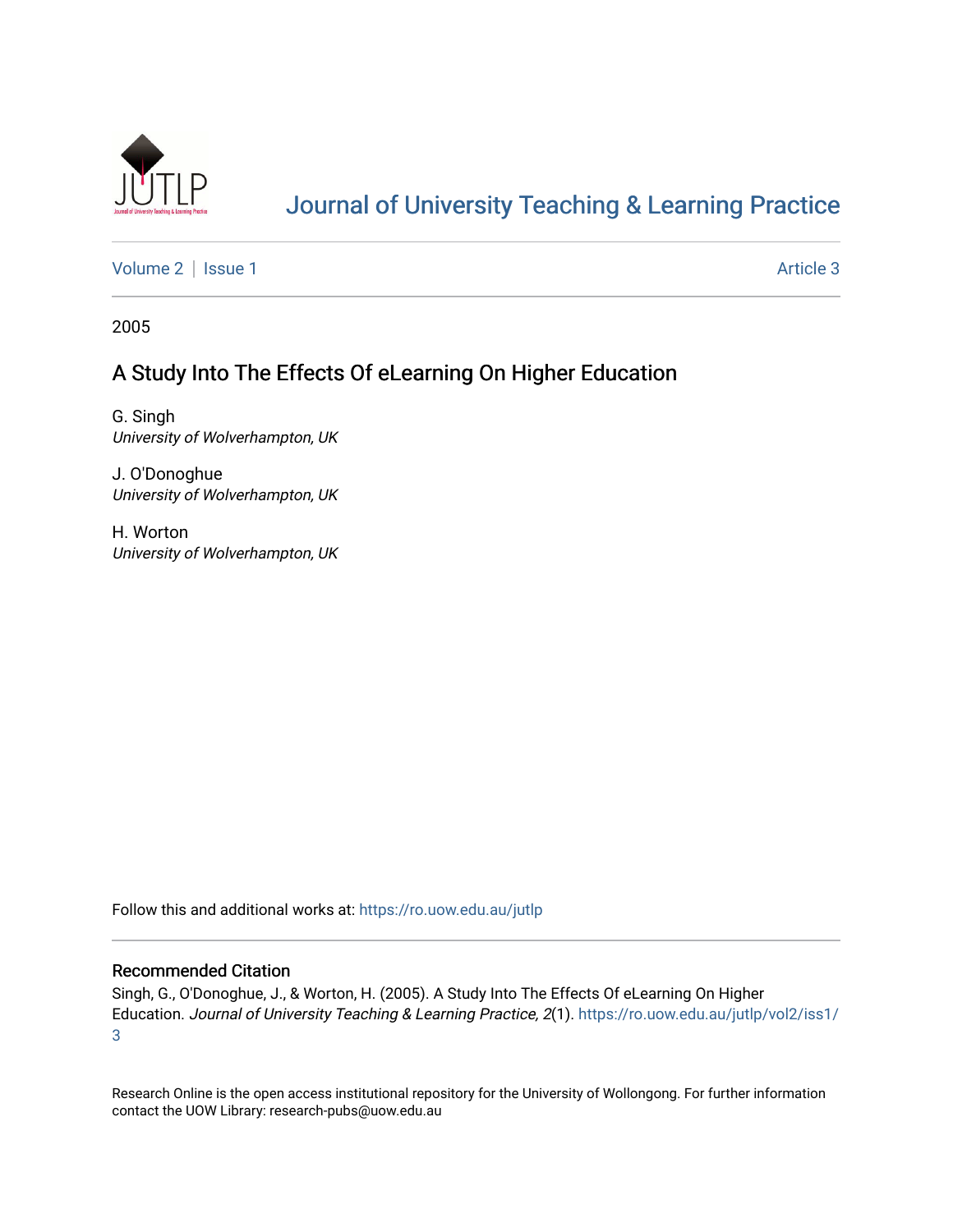## A Study Into The Effects Of eLearning On Higher Education

### **Abstract**

The Internet is a technological development that has the potential to change not only the way society retains and accesses knowledge but also to transform and restructure traditional models of higher education, particularly the delivery and interaction in and with course materials and associated resources. Utilising the Internet to deliver eLearning initiatives has created expectations both in the business market and in higher education institutions. Indeed, eLearning has enabled universities to expand on their current geographical reach, to capitalise on new prospective students and to establish themselves as global educational providers. This paper examines the issues surrounding the implementation of eLearning into higher education, including the structure and delivery of higher education, the implications to both students and lecturers and the global impact on society.

This article is available in Journal of University Teaching & Learning Practice:<https://ro.uow.edu.au/jutlp/vol2/iss1/3>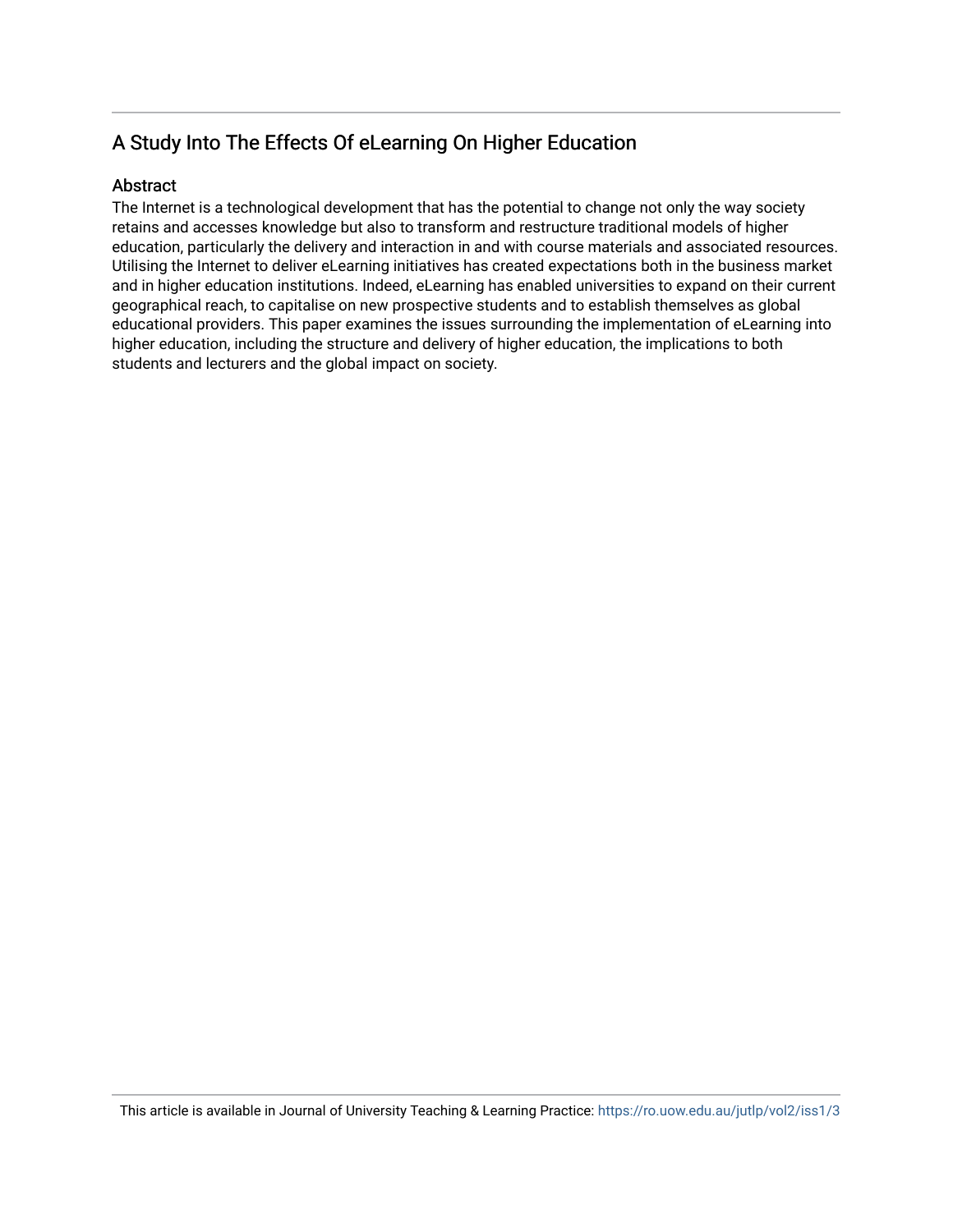

# **A Study Into The Effects Of eLearning On Higher Education**

## **Gurmak Singh**

## **John O'Donoghue**

# **Harvey Worton**

University of Wolverhampton

**j.odonoghue@wlv.ac.uk**

# **Abstract**

*The Internet is a technological development that has the potential to change not only the way society retains and accesses knowledge but also to transform and restructure traditional models of higher education, particularly the delivery and interaction in and with course materials and associated resources. Utilising the Internet to deliver eLearning initiatives has created expectations both in the business market and in higher education institutions. Indeed, eLearning has enabled universities to expand on their current geographical reach, to capitalise on new prospective students and to establish themselves as global educational providers. This paper examines the issues surrounding the implementation of eLearning into higher education, including the structure and delivery of higher education, the implications to both students and lecturers and the global impact on society.*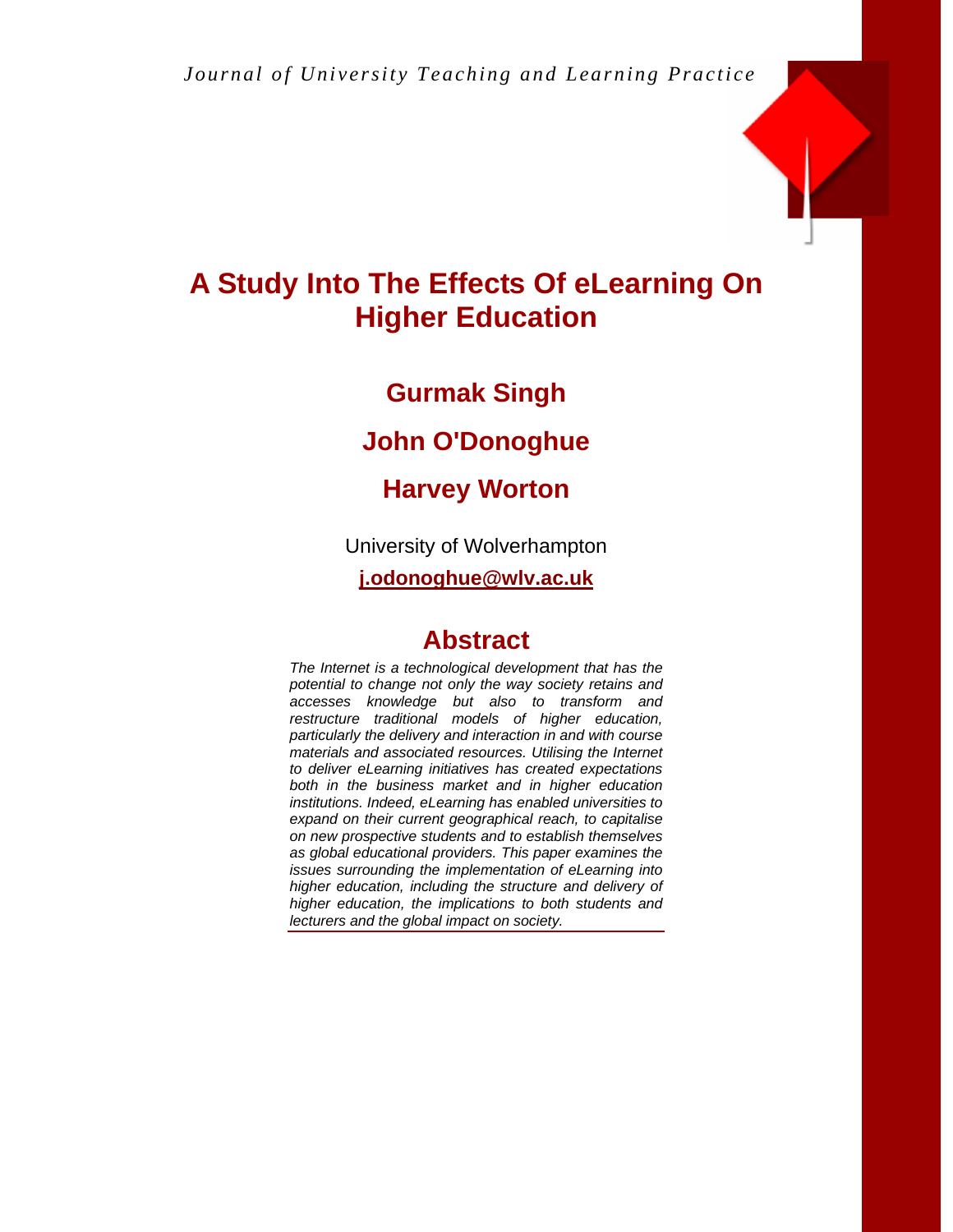# **Introduction**

ELearning is construed in a variety of contexts, such as distance learning, online learning and networked learning (Wilson 2001). In the context of this paper all of these instances will be considered to describe learning that utilises information communications technology (ICT) to promote educational interaction between students, lecturers and learning communities (Holley 2002). Volery (2000) argues that the fast expansion of the Internet and related technological advancements, in conjunction with limited budgets and social demands for improved access to higher education, has produced a substantial incentive for universities to introduce eLearning courses. Volery (2000) continues, that if universities do not embrace eLearning technology that is readily available, they will be left behind in the pursuit for globalisation. Ribiero (2002) argues that if universities are to maximise the potential of eLearning as a means of delivering higher education, they must be fully aware of the critical success factors concerned with introducing online models of education.

Many commentators describe the relative benefits of eLearning in higher education, however, there are ramifications for unprepared, technology focused institutions, when trying to implement distance learning courses. O'Hearn (2000), contends that university structures are rigid and unproven, regarding the incorporation of technological advancements. Holley (2000) states that eLearning is difficult to implement without the full cooperation and support of lecturers, as the degree of interaction between lecturers and students is still predominant in eLearning environments (Volery 2000). Finally, are traditional universities able to compete with other independent education providers in relation to social demands for 'life long learning' and globalised education services? (O'Hearn 2000).

# **The Organisational Structure of Universities**

Over the past decade the structure of higher educational institutions has changed, partly due to the introduction of technological initiatives. Scott (2000) supports this opinion and contends that as eLearning is now facilitating a more flexible learning approach, contemporary institutional structures are less robust than in previous years. In addition, Shaba (2000) states that technology in general has not only improved knowledge storing methods and learning techniques but has also acted as a catalyst to combat the barrier of inflexible organisational structures. This view suggests that to fully experience the benefits of technological advancements in higher education, such as eLearning, universities must have flexible organisational structures. According to Scott (2000), the structure of today's universities must be 'changeable' in order to integrate distance learning courses, and those institutions that will not or cannot change their structure to incorporate this technology may be bypassed by other educational providers, such as virtual universities and independent educational services. It might well be the case that corporate universities which hitherto only offered training to its employees will be in competition with the higher education sector.

Darling (2002) argues that such a wide acceptance of eLearning methods in higher educational institutions will create broader repercussions regarding organisational structure. This point is illustrated by Shaba (2000) who suggests that universities are currently inexperienced concerning the acceptance and incorporation of eLearning and other technological changes into their organisational structures. Shaba (2000) considers that this lack of experience will initiate the following reactions within universities. Firstly, ambiguity towards future technology strategy and how to incorporate new technological advancements into organisational structure and secondly, how to cope with the diverse range of teaching courses and learning programmes ongoing within the university comprising of full time and part time students. Shapiro (2000), suggests one of the challenges facing traditional universities intending to transform organisational structure to incorporate technological innovations is coming to terms with the process design for distance learning courses, without ignoring the organisational, managerial and financial constraints.

Although advocates of traditional approaches to higher education may argue that courses should be taught in fixed locations using somewhat rigid organisational structures, the opinions of many writers suggest that eLearning methods will greatly change future higher educational systems. Volery (2000) describes how the broadening geographic distribution, flexible learning environments and variety of educational models that are offered by distance learning facilitate improved education, and if universities do not embrace this technology they will be left behind in the pursuit for globalisation and technological development.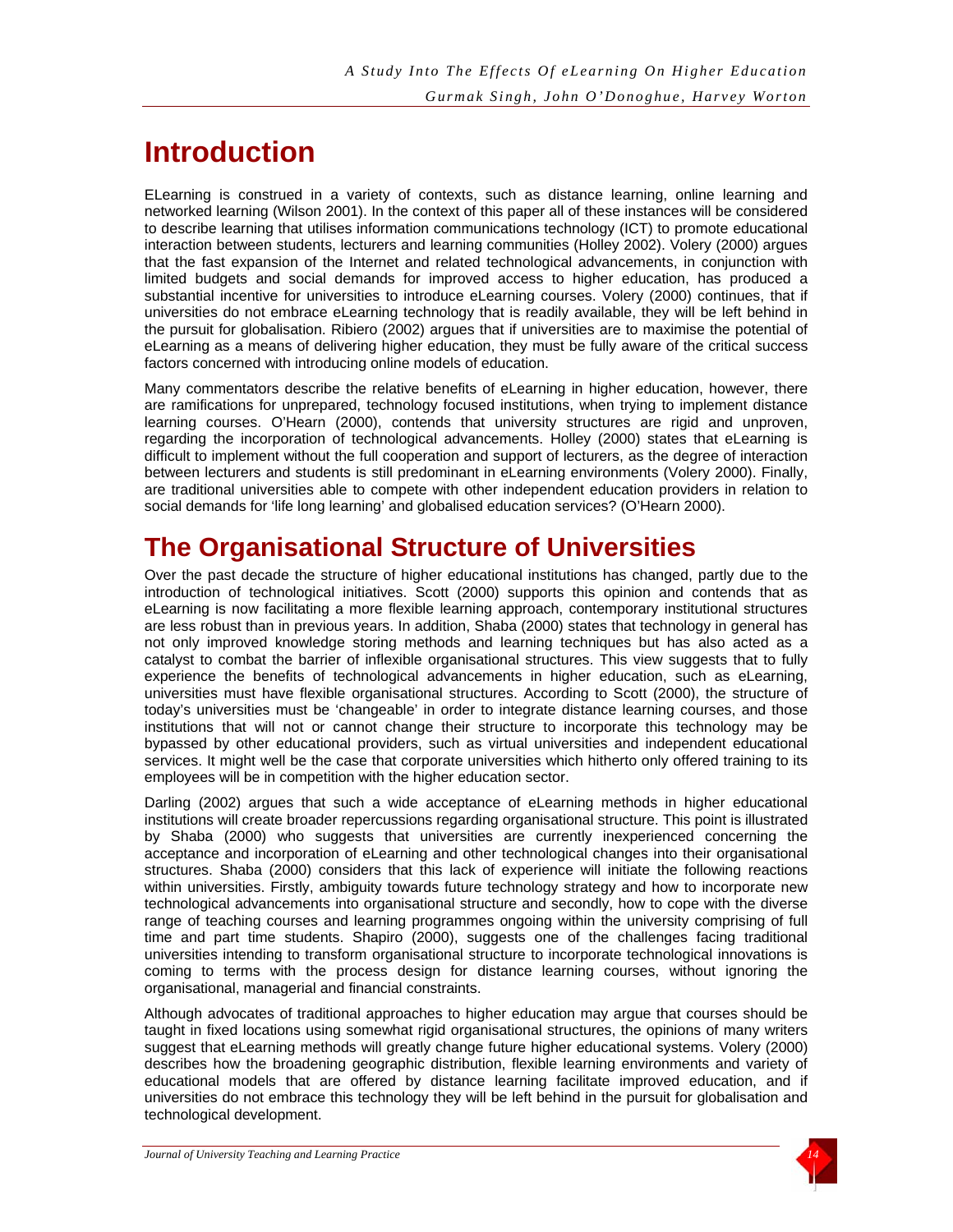The impact of eLearning initiatives will have direct effects on the future structure of universities on both strategic and tactical levels (Shaba 2000). Strategically, universities will experience issues concerning face to face versus virtual environments, how many buildings to keep and most importantly whether to maintain the existing organisational framework. On a tactical level, the changing role of lecturers, the changeable learning environment and the design of eLearning facilities will all contribute to a potentially more flexible organisational structure. Despite the apparent dysfunctional effects the implementation of distance learning techniques can assert on university structure, O'Hearn (2000) adds that contemporary university structures must be changeable and adaptable, able to embrace new learning and communications technology offered through eLearning, or face the consequence of limiting students direct access to global knowledge repositories that have the ability to extend higher education.

# **Higher Educational Institutions links with Industry**

Researchers have indicated that a more business-focused approach to higher education in conjunction with improved technology has resulted in an increased number of university to business alliances. Henry (2002) explains that in today's information age traditional universities must compete with other educational providers, such as education centres and corporate universities, if they are to attract and retain suitable students. In contrast, whilst such alternative educational sources are expanding steadily, traditional universities should distance themselves from these developments and concentrate more on internal progress and improvement (Shapiro 2000). Fry (2001) offers that universities are driven to eLearning as a marketing tactic to attract part time students and to maintain market position, and the rise of alliances with other organisations is inevitable due to social demands for knowledge and the lack of public and government funding in higher education.

The range of eLearning providers is broadening rapidly and Henry (2002) suggests that the number of corporate universities may outnumber traditional universities within five years. Teare (2000) debates the credibility of such corporate universities, which offer product specific training within a number of disciplines, and believes that they only seek alliances with traditional universities in an attempt to take advantage of universities respected reputations. While traditional higher education institutions endeavour to learn more about implementing eLearning from external organisations, they are extremely cautious with regards to connecting themselves to potentially precarious organisations (Dobbs 2000). Due to social demands for flexible learning, the business marketplace is now progressing on the more traditional realms of higher education (Teare 2000), and if traditional institutions are to remain a dominant education provider and advance technically they must embrace the knowledge and experience of external clients in the latest distance learning revolution (Jones 2000).

# **Incorporating eLearning in Organisational Strategy**

Fry (2001) expresses the view that if universities are to compete in a global higher education market they must embrace the technological advancements and use them as a strategic tool, capable of transforming educational and business practices. Fry (2001) considers that eLearning initiatives will not only give universities a new channel of educational deployment, they will also support strategic objectives by assisting asynchronous discussion consortiums and networked communities. It may be that eLearning strategies within universities could be orientated around technological capabilities. Darling (2002) opposes this assumption and contributes that higher educational institutions should not be influenced by features and functionality of software, instead of focusing on eLearning as a tool to support learning. Darling (2002) further advocates that eLearning is a valuable strategic business tool, that when implemented 'properly' could modernise higher education, but when deciding an effective strategy it is imperative to consider that distance learning is a means to an end, not the end itself.

Hartley (2000) details that any university incorporating eLearning initiatives into organisational strategy must take into consideration the following; the financial constraints of the strategy, suitability of the technology, implementation of the technology and the range of eLearning requirements within the institution. If sufficient attention is given to all these considerations, the university is in control of it's distance learning future (Hartley 2000).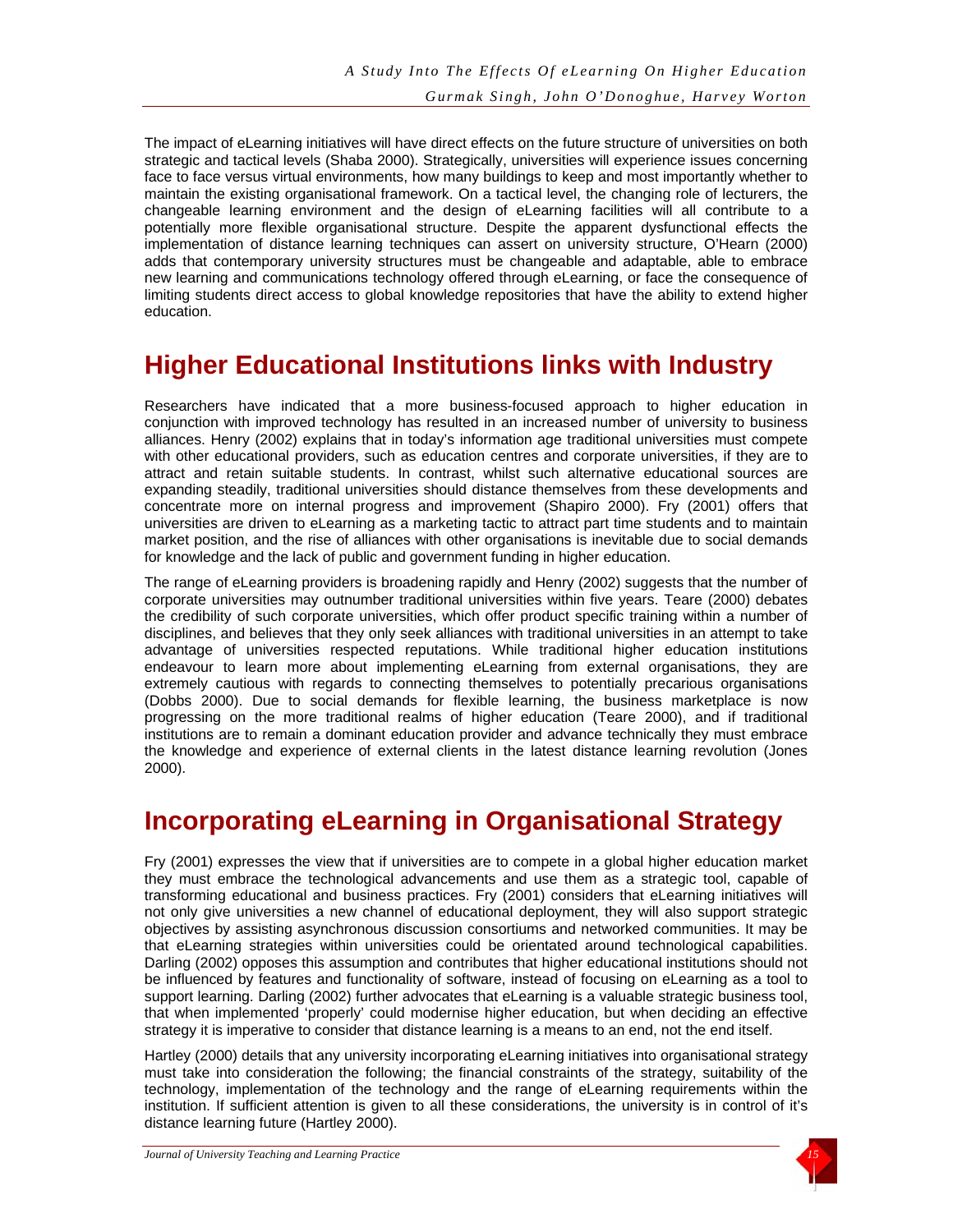Darling (2002) asserts that a number of established universities are embracing the use of technology in higher education, especially in distance learning disciplines, without understanding or addressing the business or educational requirements. In the opinion of Shapiro (2000) this could be fatal for universities, who must not let fundamental educational processes be overshadowed by the implementation of new information technology strategy. The inference is that universities which do not incorporate eLearning effectively as part of an overall learning strategy will do so at the expense of survival.

The above considered a variety of views regarding the effect and potential effect eLearning can have on universities as organisations. The use of advanced technology in higher educational is inevitable (O'Donoghue, Singh and Dorward, 2001), it will contribute to the demise of communicational, geographical and inflexible learning boundaries. Henry (2002) remarks that when organisations participate in restructuring internal processes, eLearning will assist in optimising business processes and will eradicate inefficiencies through shared knowledge and improved communication between departments and employees. To be successful within any organisation, the evidence suggests that eLearning must be implemented as part of an organisational strategy to support learning. Shapiro (2000) argues that eLearning requires systematic implementation and if not structured properly could lead to chaos. Darling (2002) states that for higher educational institutions, an effective strategy does not assure success, as the technical issues in distance learning delivery will always be significant. Perhaps, this point highlights the inexperience of universities with regards to incorporating technology effectively, and justifies the need for external partnerships and alliances. This is particularly so for aspects of infrastructure and internal change management structures. This view is supported by Teare (2000) who comments that through alliances with organisations, eLearning course material can be designed to challenge students in real business situations in addition to underpinning academic endeavour. Rather than a paradigm shift to an online model, a delicate balance needs to be established between the more formal traditional structures and procedures of the university and the new administrative functions required to rapidly respond to changes in the online education market and ensure competitive advantage and ultimate survival of the virtual campus.

# **The Role of Teaching Staff**

The dynamic nature of the IT industry in conjunction with evolving eLearning technologies has created a tension for lecturers in higher education. ELearning initiatives have reportedly created new educational issues for lecturers, such as changing work patterns and in some cases the reluctant integration of technology. Serwatka (2002) argues that sometimes student success can be achieved simply by preventing student withdrawals from eLearning programmes. The teaching techniques used by lecturers in traditional courses may also have to be reviewed and modified, as they do not always prove effective or necessarily transferable in eLearning environments (Serwatka 2002). Lecturers in networked learning environments modify their courses as they go along, meaning the longer a course is taught in a particular format the more effective it is (Volery 2000).

Many suggest that rather than changing the role of the lecturer, it will gradually disappear completely with the rise of improved eLearning technologies and methodologies. At Carnegie Mellon University (CMU) in America they exercise the concept of a 'wired campus', in which all students learn in a number of disciplines via eLearning. At CMU the traditional lecturer is considered a relic of the past that should be replaced by electronic tutors. Scott (2000) explains how in the future these electronic tutors at CMU will act as virtual teachers, if students make a mistake the tutor will be informed automatically and will offer helpful hints. Scott (2000) argues that virtual tutors will out perform traditional face to face techniques because in traditional lectures vital information flows past students, whereas the virtual tutor can wait until a student demonstrates a clear understanding of the information or knowledge repository. Rigid information management mechanisms which incorporate tutor invention and involvement must be facilitated in a variety of ways, as they would within the contexts of class based activity.

Volery (2000) maintains that technical expertise on its own is not of great value unless lecturers conceive effective ways to utilise it. Lecturers will always play a key role in the effective delivery of eLearning initiatives, as it is the lecturer not the technology that facilitates the students learning experience. Wilson (2001) suggests that three characteristics of the lecturer will control the degree of learning; attitude towards technology, teaching style and the control of technology.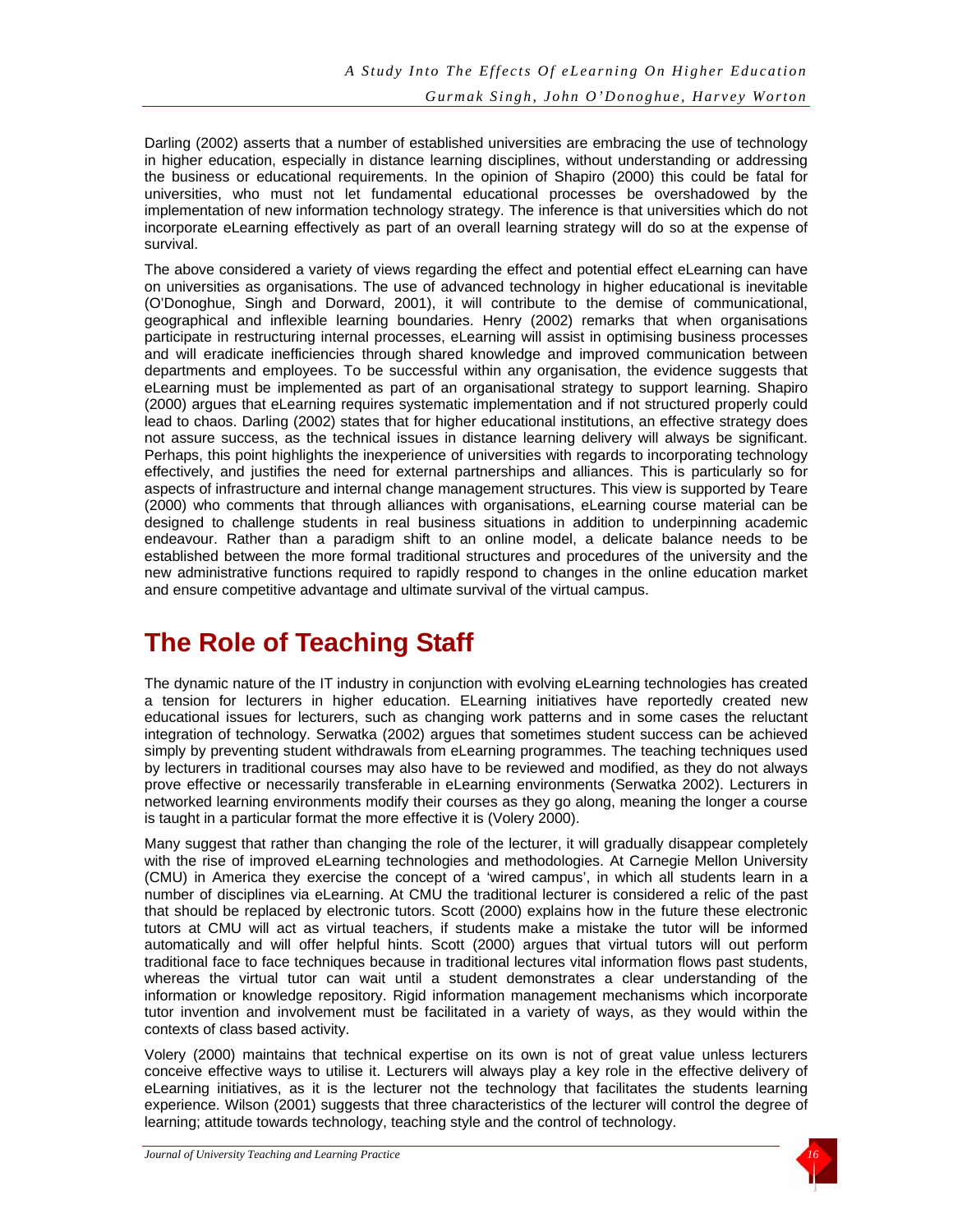In support of this view Holley (2002) concludes that students will experience a more positive learning experience if guided by a lecturer who retains a positive attitude towards traditional learning whilst promoting eLearning methods. The accepted acronym for such exposure being called 'Blended Learning'. Blended learning is an important building block of the new schoolhouse that offers students both flexibility and convenience, important characteristics for working adults who decide to pursue postsecondary degrees. Blended learning is a hybrid of traditional face to face and online learning so that instruction occurs both in the classroom and online, and where the online component becomes a natural extension of traditional classroom learning (Colis and Moonen 2001).

# **Enhanced Teaching Tools**

The future delivery of education is envisaged through eLearning technology providing lecturers with superior teaching tools. Volery (2000) argues that online methods facilitate more effective education and offer significant advantages over traditional teaching methods. This can be via full blown technological implementation or limited technology based environments such as bulletin boards, virtual lectures and eLibraries. McClelland (2001) contends that in eLearning environments lecturers can offer constant educational support, as students are able to communicate with classmates and lecturers, visit web sites and view course material regardless of their time and location. To maximise the potential of eLearning teaching tools Holley (2000) advocates two methods to modify the learning process. Firstly, educational re-engineering that will revolutionise classroom practices and secondly educational fortification that will improve the learning courseware through technology.

Despite the apparent advantages of eLearning teaching tools there appear to be certain practical problems with regard to utilising these techniques in educational learning environments. Teare (2000) explains that initially the process of teaching via eLearning may demonstrate features of educational enrichment but in reality eLearning methods prove highly problematic. Teare's (2000) studies suggested that some students who participated in online learning courses found the delivery of course content impractical and frustrating due to technological failures. These finding's imply that the problems with eLearning initiatives are not the value of the delivery methods but the reliability of the technology supporting them. Volery (2000) identified that university students who participated in Virtual lectures found the experience rewarding and rated them as a valuable learning tool. However, nearly two thirds of the students in the class did not participate fully because of technical problems i.e. frustrations in trying to connect and utilise the networked systems.

It seems that the teaching tools associated with eLearning may have the potential to equip lecturers in higher education with flexible channels and a model for the delivery of courses. Web based learning allows lecturers to disseminate up to date course content in relatively no time at all and students can complete courses just-in-time, giving them the opportunity to apply knowledge in contemporary situations (Teare 2000). ELearning courses can be structured and aligned with the requirements of today's workforce (Volery 2000). Also, teaching methods such as virtual lectures, sustain group interaction whilst broadening the flexibility of communication between students, indicating that eLearning teaching methods enhance student interaction and offer a flexible alternative to traditional time and place constraints (Holley 2000). However, many authors debate eLearning programmes regarding the reliability of technology versus the apparent advantages of learning delivery methods. Perhaps the reported technological failures are simply teething problems in the early life of the eLearning revolution and whilst there will always be fundamental problems integrating computers with humans in education (Scott 2000) the teaching techniques in eLearning offer lecturers enhanced teaching tools that are capable of moving higher education into the information age.

# **Training Staff in eLearning Techniques**

Recent studies indicate that the success of eLearning methods in higher education can only be measured according to the effectiveness of delivery, training staff may be regarded as a major challenge in the adoption of eLearning initiatives. It is acknowledged that some academics working in higher education are reluctant in accepting aspects of technology in their teaching and learning.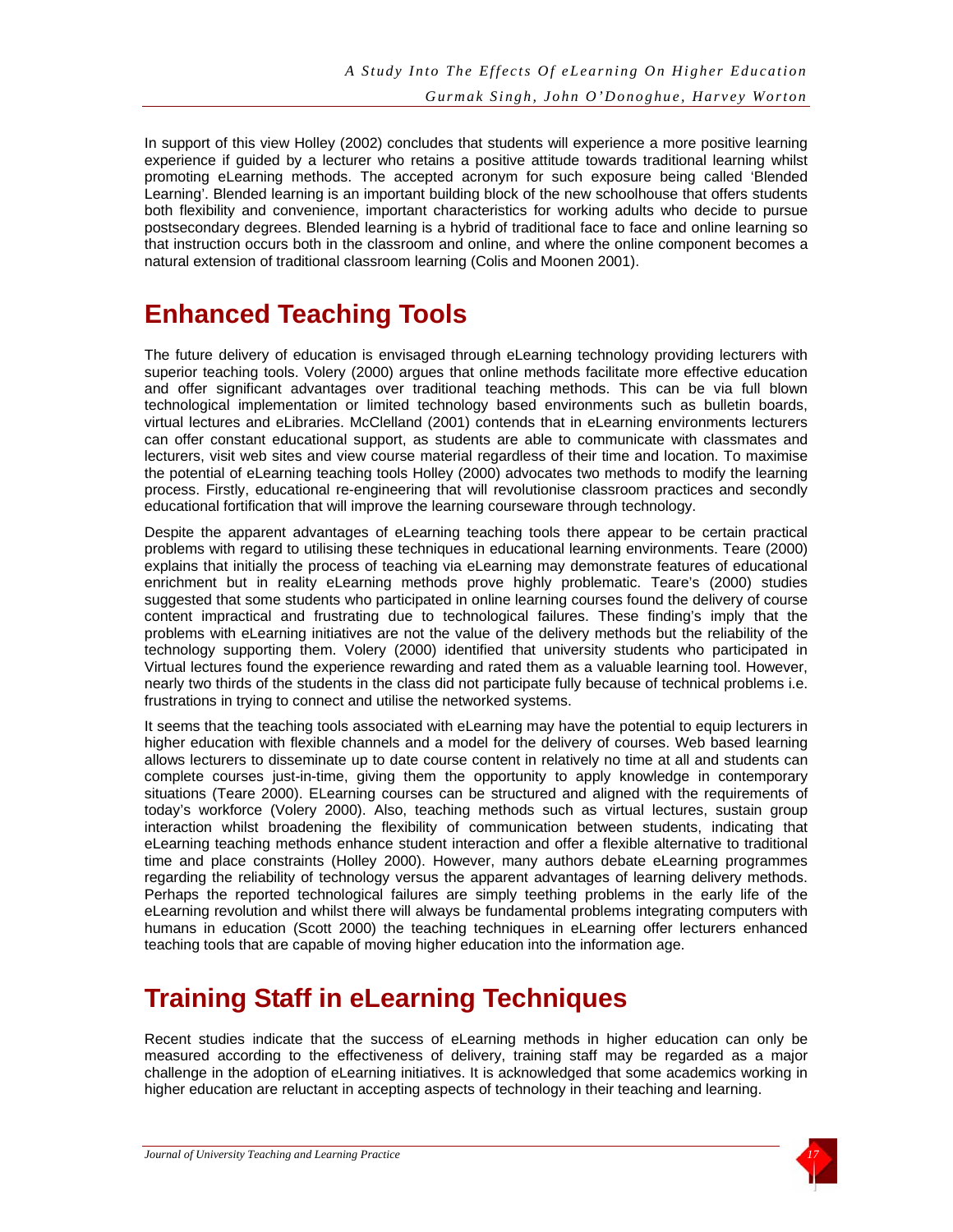Charlesworth (2002) adds that contemporary lecturers are not resistant to training in the use of technological applications, they are simply confused as to how to implement such into lectures or more formal teaching methods. Lecturers that enter the profession in today's information age are much more likely to have used computers and have significant access to the Internet than those in previous years and are more likely to accept technological advances in teaching methods. (Wilson 2001). Academics are often encouraged to "go online" by their institution, by either moving or supplementing teaching in an online environment. This could simply be attempting to replicate face to face teaching, in effect changing nothing; enhancing face to face teaching with the available technology; or transforming face to face teaching by the available technology. The approach chosen will be determined by several factors, one of which will be existing knowledge of the technological environment being used (Coldwell 2003)

Educators must be involved in all stages of eLearning course development, including determining the prospective audience, the purpose of the learning programme and the best format (Shank 2002). This view highlights the requirement for lecturers not only to be trained how to apply eLearning technology in higher education but also be attentive of the theories behind distance based learning. Proficient training includes both technical and conceptual issues, and if executed correctly will generate increased support for the merits of eLearning (Shapiro 2000). Lecturers must possess the appropriate facilitation skills if eLearning courses are to be successful. Shank (2002) argues that facilitation skills fall into three sections, facilitating real time events, moderating online discussions and coaching students. Shank (2002) continues, that if lecturers do not maintain a high level of facilitation skills, even the most effectively designed eLearning courses will be unsuccessful through inattention on behalf of the lecturer.

The evidence suggests that staff training is a central concern for universities implementing distance learning methods. It is essential that the opportunity to redesign and improve university teaching practises through eLearning is not usurped by a focus on training lecturers how to use the hardware and software (Shapiro 2000). Inadequately trained lecturers using eLearning in educational environments can become an obstacle in a finely balanced learning process and can lead to problems in application use and in the perception of students (Volery 2000). In contrast to traditional teaching skills, eLearning requires lecturers themselves to be committed to a constant and changing learning curve, which may involve an mixture of formal training courses in conjunction with conferences and other less formal techniques, if they are to acquire and develop the skills needed to be an effective eLearning tutor (Shank 2000).

Lecturers in higher educational institutions must accept and embrace technological advancements offered by eLearning. Holley (2002) explains that lecturers have to adopt new educational approaches in order to maintain the quality of courses. Collectively, the evidence offered on the role of lecturing staff in contemporary eLearning courses suggests that online learning should not be regarded as an alternative to a traditional tutor. Effective eLearning programmes use lecturing staff combined with the appropriate technology to deliver effective learning. In addition, the lecturer is not only the knowledge source but is also a knowledge navigator using the Internet as a teaching tool. This enables lecturers to transfer their skills in other business areas such as developing training and corporate courses (Ribiero 2002).

# **The Learning Environment**

There is a notion that an eLearning environment offers students an improved learning experience when compared to a more traditional learning environment. Holley (2002) found that student participants on eLearning university courses using techniques such as virtual lectures and bulletin boards, achieved better grades than students who studied in traditional learning settings. Hartley (2000) maintains that the constraints of conventional university teaching practises with regards to group working are removed in eLearning environments, as students can participate in group activities without actually being situated in the same location. Indeed alternative relationships are developed within the context of an online community (O'Donoghue and Singh, 2001). This supports the view that eLearning environments loosen the time and space restrictions associated with traditional university practises.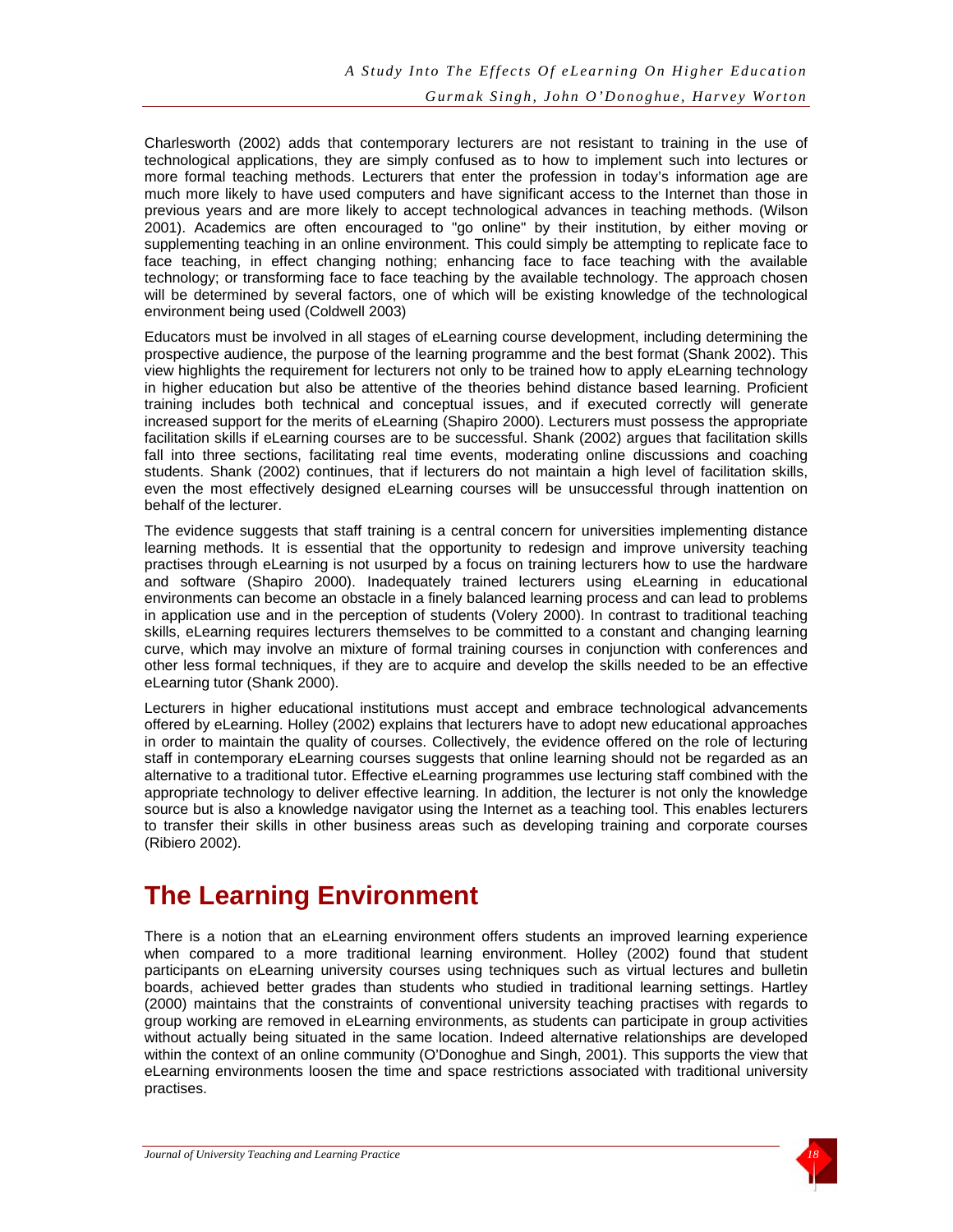However, although eLearning environments overcome the traditional time and space constraints, universities must be cautious when deciding if distance learning environments should replace the traditional methods, as students recognise the benefits of the eLearning environments but only when combined with traditional formats (Serwatka 2002).

Many writers propose that the current significant limitations of eLearning environments are not exposed by contemporary research. O'Connell (2002) proposes that students from non-technical backgrounds or those who are more accustomed to traditional face to face learning environments, experience problems absorbing course material in eLearning environments. Similarly, Holley (2002) suggests that even undergraduate students who are perhaps more assertive and motivated should be given focused training on how they can take full advantage of eLearning environments. IT skills can prove problematic for students on distance learning courses and if the requirement for training is not addressed, students will not experience the full benefits of the eLearning environment (Holley 2002). Furthermore, a lack of IT skills is one of the main reasons for student non-participation in eLearning courses (Wilson 2001). Whilst not looking to replace 'real' paper with technology based resource, it is the process of augmentation and enhancement with the 'traditional' resources to enable reflection, encapsulation, consolidation and extension of the written word.

# **Student Performance**

The above suggests that students enrolled on eLearning courses perform better than those on more traditional schemes. It is important to clarify that in the context of this paper student performance considers the level and quality of learning outcomes as well as the student's grades in assessments. Lieberman (2002) explains that in higher education student participation is a primary feature of enhanced performance and in distance learning courses students are more likely to participate in class discussions and group work than in traditional lectures, as they are given more time to prepare questions and responses. O'Connell (2002) argues that quieter students will still be excluded from virtual discussions, as there will always be students who will monopolise conversations, even online! Also, controlling dominant students is far more difficult in eLearning environments when compared to face to face lectures (O'Connell 2002).

There is evidence to suggest that eLearning university students outperform those on traditional courses. Scott (2000) uses the example of Carnegie Mellon University (CMU) in America, where eLearning techniques have not only improved student exam results but have acted as educational bridges between subjects, breaking the ancient boundaries between disciplines. In addition, CMU students participate in eLearning initiatives that allow them to control their own company in a virtual working environment, students analyse competitors business plans, track the performance of their company and even trade virtual stocks. Students, full time and part time, would not acquire this valuable experience in case studies and traditional lectures (Scott 2000). The inference is that higher education institutions which utilise effective eLearning methods not only enhance the performance of students in assessments but also produce graduates who are theoretically and practically prepared for working in an information age (Holley 2002).

# **Accessibility for Students**

One of the most valuable attributes of eLearning techniques and delivery are that they potentially give students greater access to education, in comparison to more traditional less flexible educational methods. Writers such as Hemsley (2002) express the view that full time and part time students can now partake in their chosen degree courses from any location, giving people who travel or who are relocated, a transferable and easily accessible learning resource and experience. Through the use of advanced technology, students who have previously not had access to higher education now have the opportunity to study at the location that best suits their needs (Sadler-Smith 2000). ELearning offers people with disabilities the opportunity to further their education from home (Brown, Cromby and Staden 2001). Although the views expressed propose the positive aspects of home working, there is still evidence to suggest that students who learn from their most convenient location will not engage in a positive learning experience.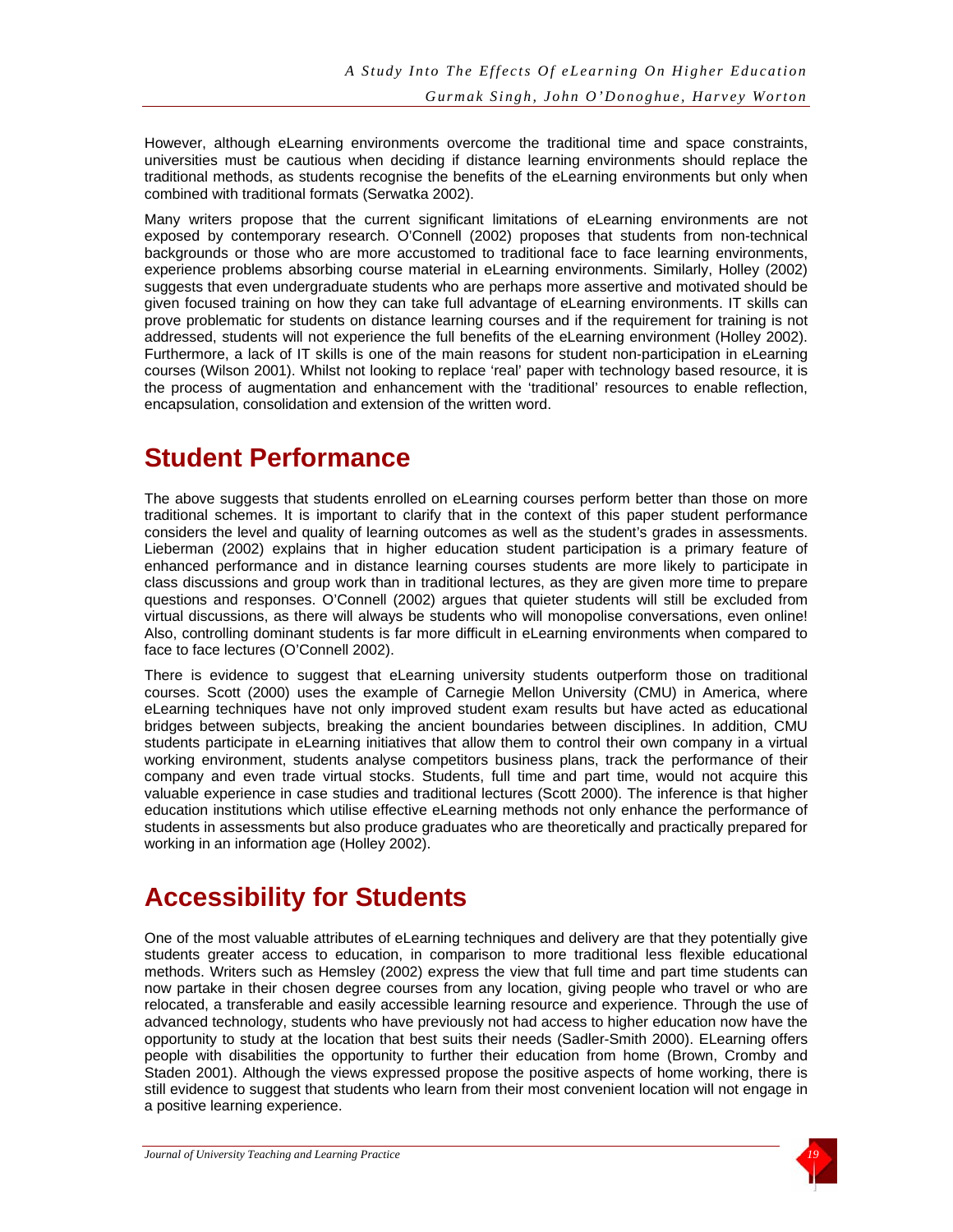Home access to education may seem a positive way forward but the learning process is often disrupted, as the surroundings are not necessarily conducive to study (Shaba 2000).

If eLearning offers students greater access to higher education, it is necessary to consider not only access to education but also the access to technology, as computers are an indispensable element of effective eLearning courses (Ribiero 2002). Students who have access to networked computers may have the opportunity to experience a more flexible learning process but students and indeed higher educational institutions could fail to benefit from this opportunity, due to students not being able to afford or gain access to a computer (Shaba 2002). Therefore, students with no computer at home are maybe disadvantaged in eLearning environments. In addition, as a major consequence of an increased participation in higher education, a large number of students originate from low income backgrounds and will have little disposable income to purchase computers (Holley 2002), therefore increased reliance on technology to deliver higher education may potentially lead to further divisions in society (Shaba 2002).

Untimely eLearning initiatives create unproductive learning environments in which students encounter difficulties with course material, are unsure how to prepare for online assessments and are reluctant to contact lecturers for assistance (Serwatka 2002). A major challenge for contemporary universities is to offer students a more client orientated educational programme (Hartley 2000) and this requires an educational understanding of the students need for a more flexible, easily accessible learning environment, which can be offered through distance learning (Fry 2001). Moreover, contemporary learners need to communicate and require the ability to share knowledge and skills from distance, therefore networked initiatives that are technically satisfactory and are highly personal offer students and universities the opportunity to customise the learning environment (Hemsley 2002).

# **The Concept of 'Life Long Learning'**

The development of eLearning methods have brought with them the concept of 'life long learning'. Although it is fair to say that lifelong learning is hardly a recent phenomena. John Henry 'Cardinal' Newman circa 1850, in an address made in the  $17<sup>th</sup>$  Century (with apologies for the limited gender definition):

 *"….He (man) profits by an intellectual tradition, which is independent of particular teachers, which guides him in his choice of subjects. . . . He apprehends the great outlines of knowledge, the principles on which it rests, the scale of its parts. . . . Hence it is that his education is called "liberal." A habit of mind is formed which lasts through life, of which the attributes are freedom, equitableness, calmness, moderation, and wisdom…."* 

The notion that education finishes when someone enters the workplace or reaches a certain age is dispelled by the introduction of eLearning techniques and the provision of an opportunity to access teaching and learning resources remotely. Holley (2002), explains that the opportunities given by eLearning, such as the removal of time and location constraints, offer all people in society the potential to be life long learners whatever their location, age or occupation. In addition Serwatka (2002), argues that eLearning not only encourages 'life long learning' by alleviating physical constraints but also by removing some of the perceived barriers of higher education, enabling students to work towards their preferred course and goals at their own pace and ability.

Whilst society's enthusiasm for life long learning seems to be increasing, the question of which institution will deliver the learning seems to be unanswered. Shapiro (2000) suggests that the social demands for higher education are not always being met. Furthermore, when they are being met, it is not through the traditional university educational system. Does this suggest that the social requirements for 'life long learning' could contribute the downfall of the traditional university? This opinion is supported by O'Hearn (2000), who outlines the requirement for alternative learning facilities, that are not bounded by traditional academic structure but can offer the equivalent qualifications. In South Korea the government revised the Lifelong Education Law 1999, and allows private educational institutions to grant degree level qualifications (Jung 2000). The very survival of the traditional university may depend on how higher education institutions address the concept of 'life long learning'.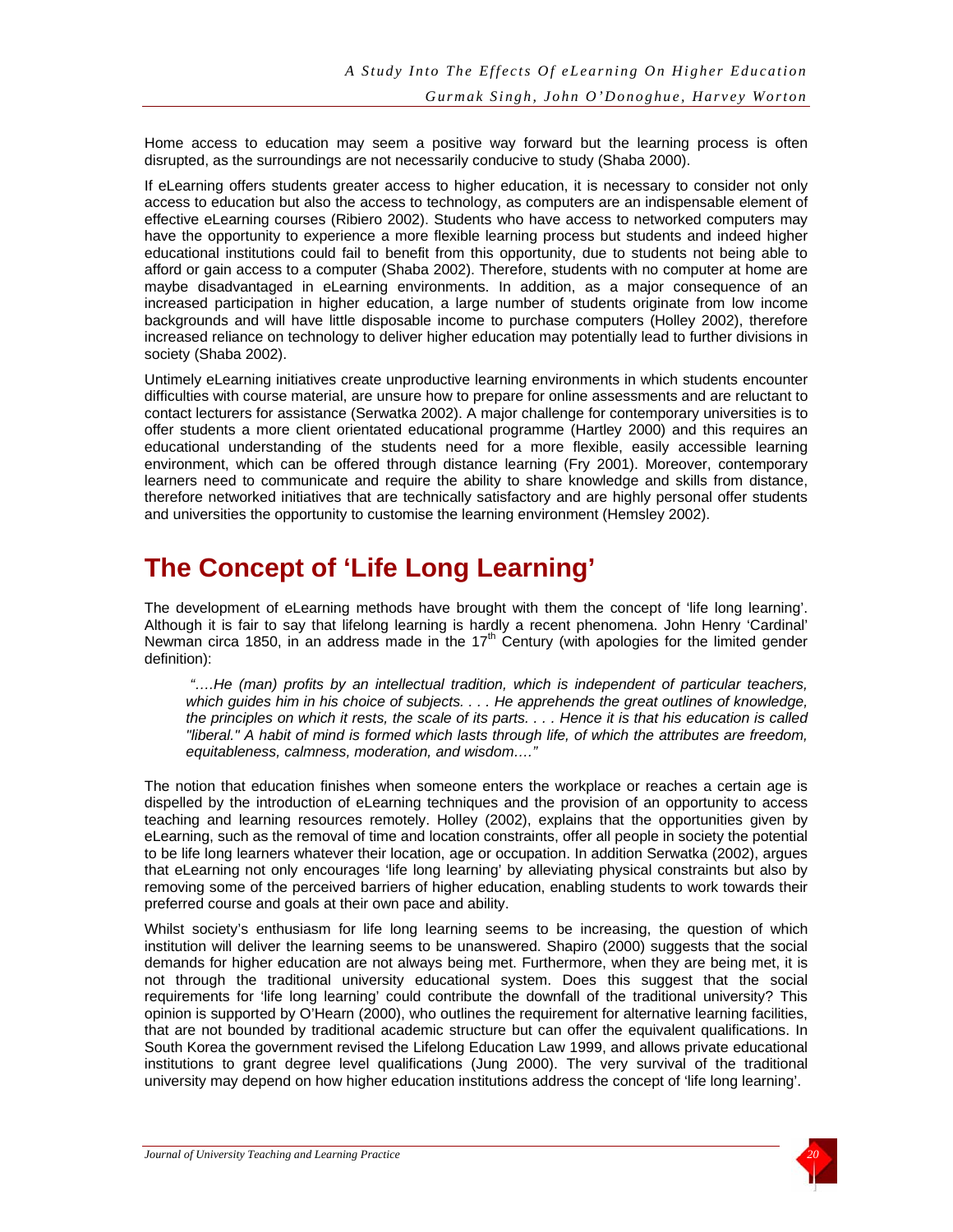# **Global Education Services**

The Internet has allowed universities to expand beyond their local campuses and create global learning institutions for today's information age (Wilson 2001). This globalised network of education services has resulted in enhanced domains of knowledge being available to students (O'Hearn 2000). Certainly, according to O'Hearn (2000), global eLearning programmes provide 'real time' connections between students who can share knowledge resources, such as databases libraries, from anywhere in the world. This may indicate that students who are studying on a global distance learning degree may be more prepared for a global work market.

This view is supported by Hemsley (2002), who studied Jones International University (JIU), which was the first university to be founded for the delivery of degrees on line. Hemsley (2002) stated that JIU have various degrees available all focused on the global expectation of today's work environment.

Nonetheless, Jung (2000) argues that successful deployment of educational technology on a global scale will be problematical for universities, due to the lack of an IT culture within educational institutions. Shapiro (2000) argues that universities will struggle to implement global eLearning courses, as worldwide implementation is unequal in terms of infrastructure and technical support. Students must utilise the IT tools efficiently to meet the academic demands of the course and this will increase the demands of both staff and students in eLearning environments, particularly when there are problems with the networks (Shapiro 2000). As a final point, the University of California Los Angeles (UCLA) propose that the introduction of Global eLearning courses would prove unsuccessful from both an educational and financial perspective. Wilson (2001) reported that UCLA students and prospective students were reluctant to enrol on courses anywhere in the world, instead, they would pay more to attend lectures on a university campus.

O'Hearn (2000) maintains that access to less traditional educational providers is growing, and indeed, higher education is no longer restricted by fixed locations or inflexible academic structures (Hemsley 2002). The concept of 'life long learning' is now a reality with the introduction of eLearning into higher education, which gives people in any country access to university courses (Evans 2002). Brown, Cromby and Staden (2001) describe how eLearning has assisted in the education and rehabilitation of students with disabilities. Shapiro (2000) argues that the creation of a globalised education network may cause significant problems for traditional universities, not only on a technical level but also with regards to course format and support. Whilst technology makes it possible to deliver higher education globally, is it likely that traditional universities will continue to exist in such a flexible global market? (Hemsley 2002).

# **Conclusion**

ELearning could have potentially major effects on the way higher education is designed, implemented and delivered. Until now, universities have been static in their structure and delivery of higher education courses. However, demand for learning has never been so high, and this in conjunction with the need to geographically broaden learning may prompt universities to introduce eLearning initiatives. The same demands for learning and the increased revenue of independent educational providers, has produced a real threat to the very existence of the traditional university. ELearning may provide universities with a means of exceeding the newly formed competition, by taking full advantage of their traditional, already established reputations.

For students, eLearning can provide an educationally-superior alternative to traditional lectures, in which learning can take place outside the lecture hall. eLearning can also provide a model for students on how to become self directed independent learners, which may assist them to become 'life long learners'. For lecturers, networked learning may cause changes in work patterns and even change their professional role, but in addition, eLearning provides them with the opportunity to test students in real business situations and new methods to evaluate each student's learning. The role of the lecturer is predominant in the successful delivery of networked learning initiatives, as lecturers have the influence to eliminate students technical frustrations, make students feel empowered and encourage students to interact with one another.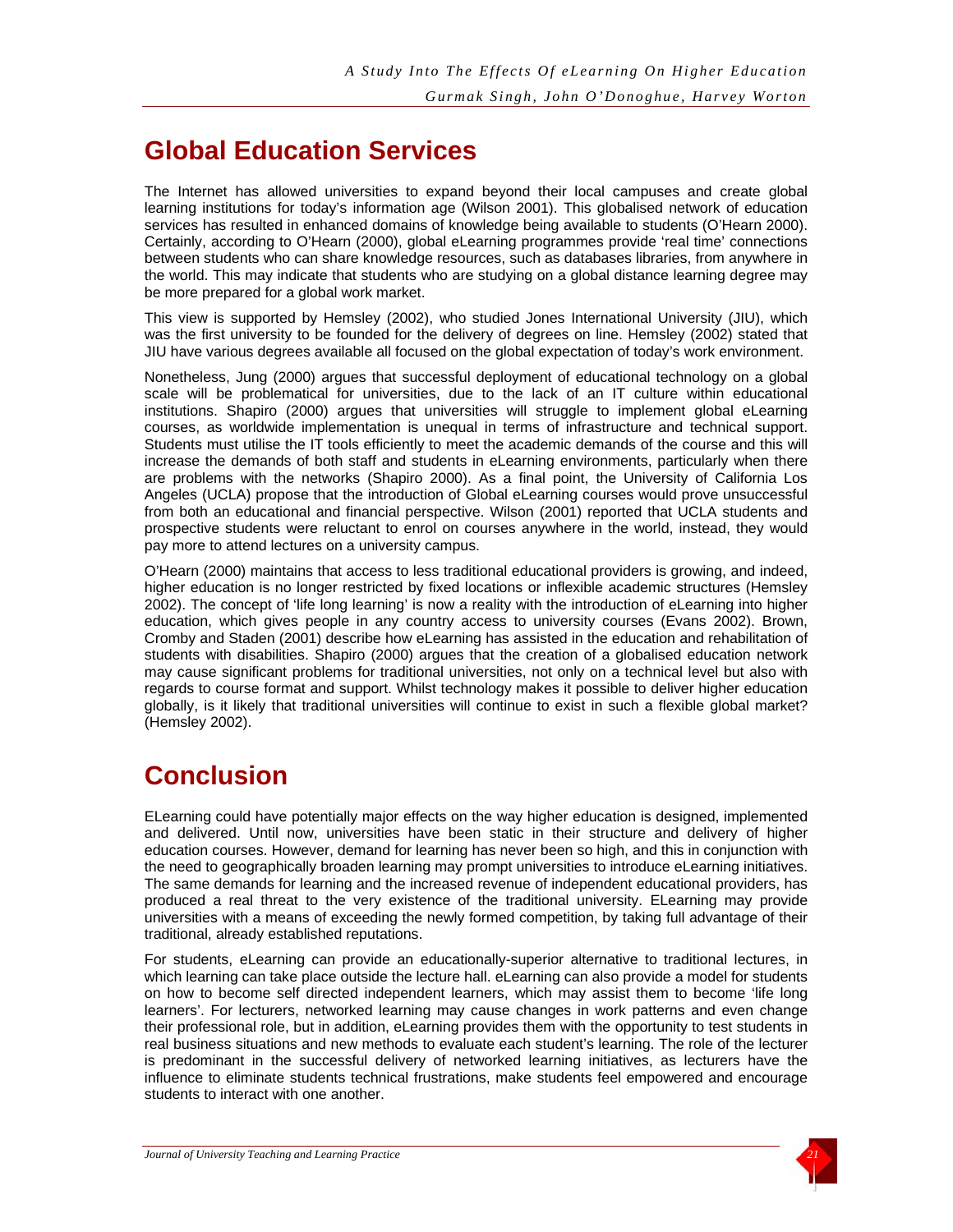For lecturers, eLearning programmes represent a change in teaching style. The precise nature of the change is difficult to quantify, however allocation of sufficient time and resources, combined with managerial support, will help staff through the period of transition. Effective management can also help institutions to deal with any increase in lecturer workload by ensuring efficient use of resources

The last decade has seen a phenomenal growth in the use of the Web in university education, with various factors influencing the adoption of Web-based technology. The reduction of government funding in the higher education sector has forced universities to seek technological solutions to provide courses for a growing and increasingly diverse and distributed student population. Another impetus has been a shift in focus from teacher-centred to learner-centred education, encouraging educators to provide courses which enable students to manage their own learning (Sheard and Lynch 2003).

When considering the implementation of eLearning, educational institutions must be structurally flexible and be able to embrace the capabilities of distance learning as a tool to support overall learning. To utilise these capabilities successfully, higher education institutions must determine the most suitable environments and courses for eLearning delivery, indeed a successful eLearning course may be one that is blended with other more traditional face to face delivery methods. Pedagogical approaches have not radically changed over the last 25 years (Nabeth et al, 2004). So the concept of developing an holistic learning organisation which empowers the learner and moves away from the didactic delivery model located within the traditional lecture hall is a relatively threatening anathema to a number of staff and institutions. Granting more autonomy to the learner and at the same time adapting to systems which are less stringently controlled or supervised will create potential internal conflicts (Wolters 2003). These may not all be at the academic interface. The integration of numerous internal procedures and processes as well as multiple IT systems will all mitigate against the successful implementation of a cohesive and supportive eLearning context or environment. ELearning has a fundamental impact on the structure of higher education. Whilst the growth in demand can be accommodated by its implementation, the diversity of the new student population requires that institutions carefully develop programmes that will satisfy a broad range of learning requirements. This challenge is intensified by changes to the competitive environment where, in the wake of lifelong learning, traditional institutions are competing with corporate and virtual universities particularly for the mature student population. (O'Neill, Singh and O'Donoghue, 2004).

There is a need to acknowledge that active learning within a technologically-based environment necessitates the establishment of a theoretical framework as part of the learning process, (Manning, Cohen & DeMichiell, 2003). This realisation will mean that the use of technology is not about replacing learner process, but enhancement and extension of such. This is most important if we are not to simply 'cut and paste' content, which may have worked in the lecture theatre, in virtual and technology-based learning environments.

# **References**

Brown, D., Cromby, J., and Standen, P. (2001). The effective use of virtual environments in the education and rehabilitation of students with intellectual disabilities. *British Journal of Educational Technology*, 32(3), pp. 289-299.

Charlesworth, A. (2002). Computer tutor, *PC Advisor,* pp. 177-181.

Coldwell (2003) Mapping Pedagogy to Technology – A Simple Model. In Advances in Web-Based Learning - ICWL 2003 Vol. 2783 / 2003. Springer-Verlag GmbH. pp.180 - 192

Colis, B., and Moonen, J. (2001). Flexible learning in a digital world: Experiences and expectations. London: Kogan-Page.

Darling, L. (2002). Your ELearning Strategy: Make sure it's learning for results. *Training*, 39(3), p. 2.

Dobbs, K. (2000). The Coming Shake Out in ELearning. *Training*, 37(10), p. 114.

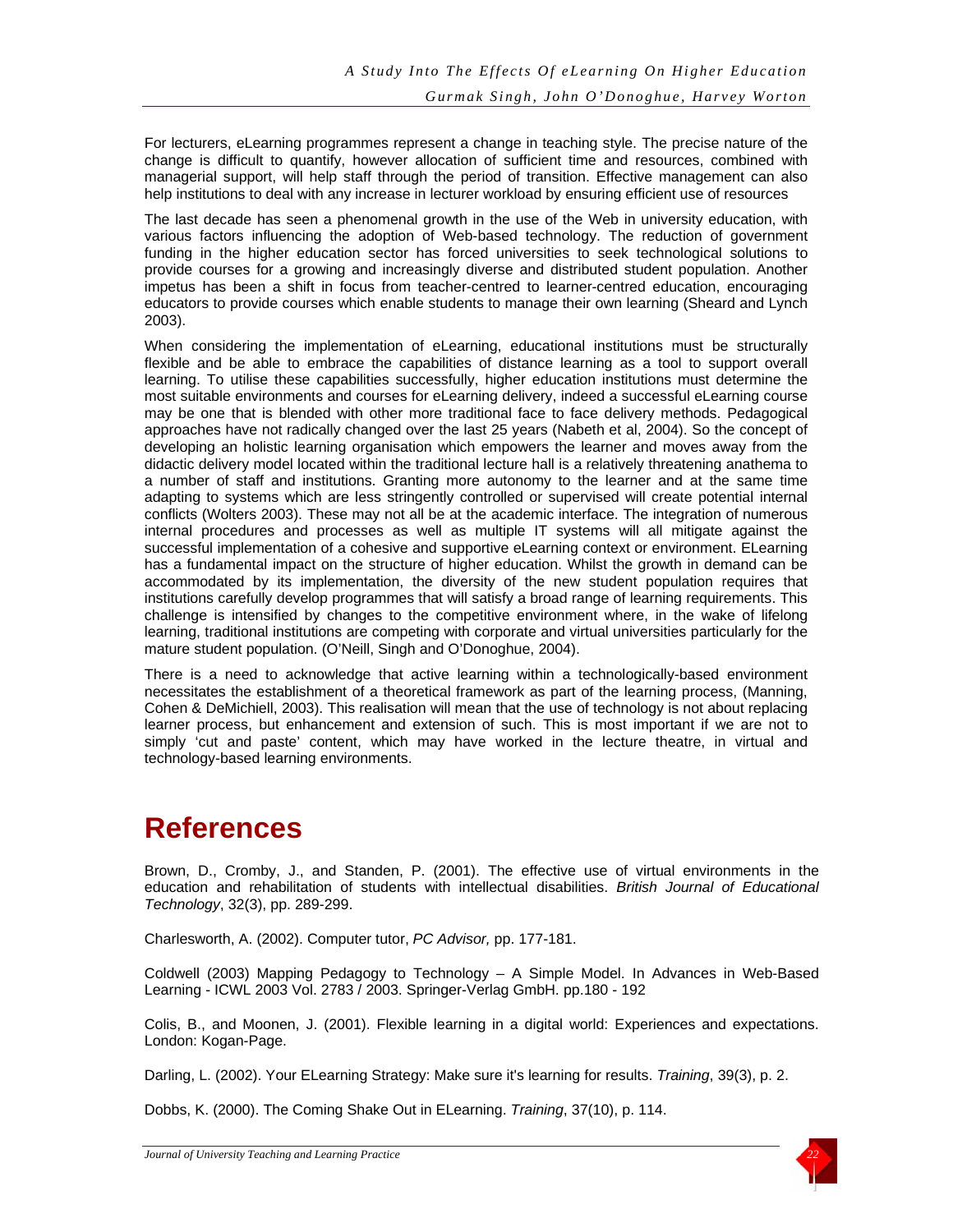Evans, C. (2002). Lifelong learning through the Virtual University. *Campus-Wide Information Systems*, 19(4), pp. 127-134.

Fry, K. (2001). ELearning Markets and Providers: some issues and prospects. *Training and Education*, 43(4), pp. 233-239.

Hartley, D. (2000). All Aboard the ELearning Train. *Training & Development*, 54(7), p. 37.

Hemsley, C. (2002). Jones International University's focus on quality eLearning opens doors for students worldwide. *Business Media*, 39(9), pp. 26-29.

Henry, P. (2002). Learning enters the boardroom: making the connection between strategy and enterprise-wide learning. *Industrial and Commercial Training,* 34(2), pp. 66-69.

Holley, D. (2002). "Which room is the virtual seminar in please?". *Education and Training*, 44(3), pp. 112-121.

Jones, D. (2000). Programming the Virtual University. *Training*, 37(1), p. 26.

Jung, I. (2000). A Virtual University Trial Project: Its Impact On Higher Education in South Korea. *Innovations in Teaching and Education*, 38(1), pp. 31-41.

Leiberman, J. (2000). Online Teaching. *Training & Development*, 37(3), p. 25.

McClelland, R. (2001). Web-based Administrative Support for University Students. *The International Journal of Educational Management*, 15(6), pp. 292-303.

Nabeth, T., Angehrn, A, and Balakrishnan, R. (2004). Some reflections and researches for the design of the next generation e-Learning Systems for the knowledge intensive organization*. INSEAD/ CALT (the Centre for Advanced Learning Technologies)Working Paper 2004/02.*

Newman, J. H. (1875). The Idea of a University. Edited by Svaglic, M. J. (1982). Notre Dame: University of Notre Dame Press, 1982.

O'Donoghue, J., and Singh, G. (2001). A Study of Social-Learning Networks of Students Studying an Online Programme. *International Conference on Advanced Learning Technologies (ICALT 2001*). Madison, Wisconsin USA.

O'Donoghue, J., Singh, G., and Dorward, L. (2001). Virtual Education in Universities: A Technological Imperative. *British Journal of Educational Technology*, 32(5), pp 517-530.

O'Connell, B. (2002). A Poor Grade for ELearning. (Classroom Students Did Better). *Workforce*, 81(7), p. 15.

O'Hearn, J. (2000). Challenges for service leaders: setting the agenda for the virtual learning organization. *International Journal of Contemporary Hospitality Management*, 12(2), pp. 97-106.

Ribiero, T. (2002). From a distance: Look at distance learning's increased following. *Education*, 152(9), p. 85.

Sadler-Smith, E. (2000). "Modern" learning methods: rhetoric and reality. *Personnel Review*, 29(4), pp. 474-490.

Scott, T. (2000). The Wired Campus, *Business Weekly*, p. 102.

Serwatka, J. (2002). Improving student performance in distance learning courses. *The Journal of Technological Horizons In Education*, 29(9), pp. 46-52.